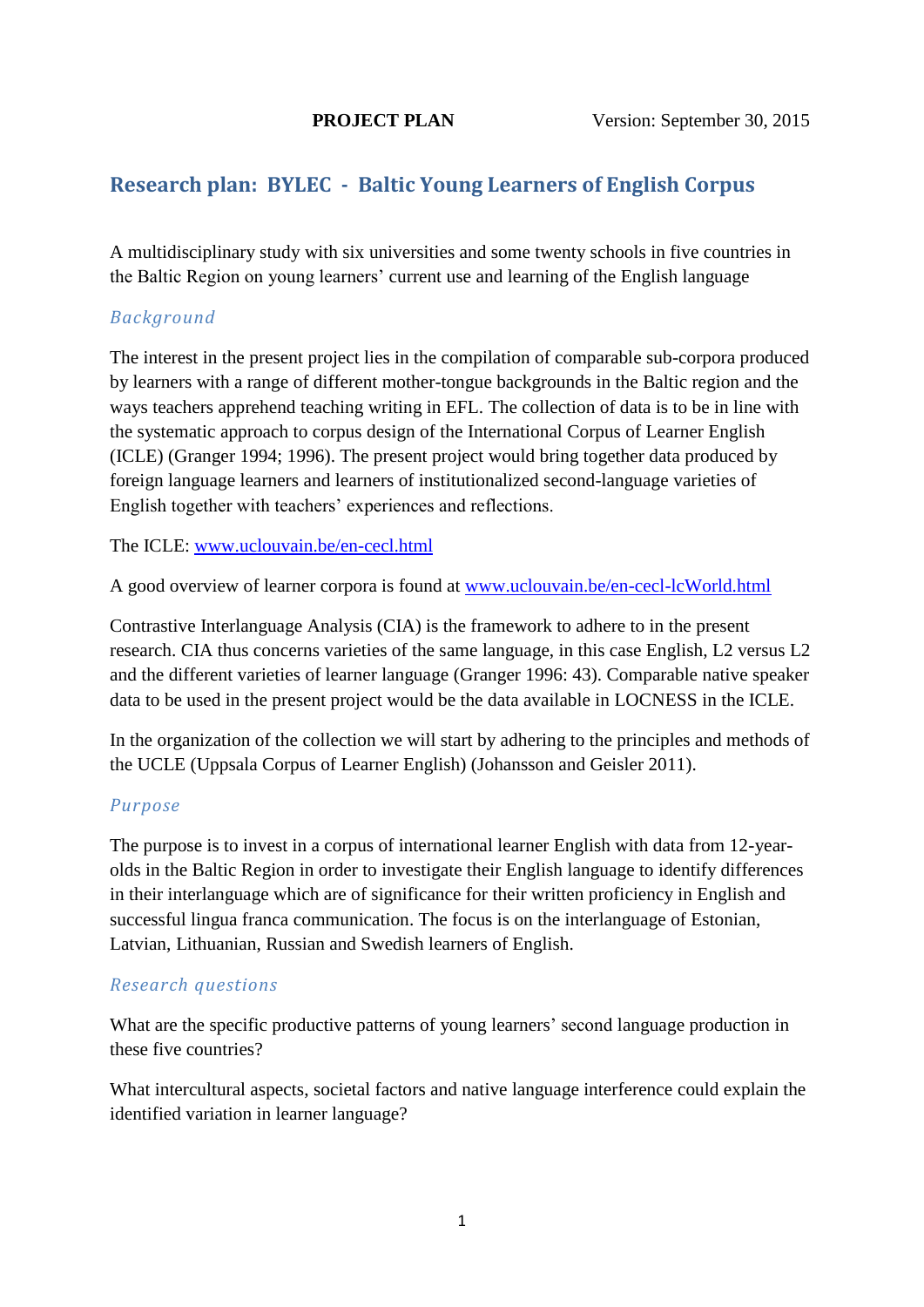What features of spoken English and digital communication emerge in their written production such as discourse markers, emoticons, traits from texting messages, multiple causal coordination and informal vocabulary?

What are the pedagogical implications for classroom work with writing in English of these identified differences?

# *University Partners and lecturers*

**Uppsala University, Campus Gotland, Sweden** Stellan Sundh, [stellan.sundh@engelska.uu.se](mailto:stellan.sundh@engelska.uu.se) **Stockholm University** Fia Andersson, [fia.andersson@specped.su.se](mailto:fia.andersson@specped.su.se) Tore Nilsson, [tore.nilsson@isd.su.se](mailto:tore.nilsson@isd.su.se) **Tartu University, Estonia** Krista Uibu [krista.uibu@ut.ee](mailto:krista.uibu@ut.ee) Evi Saluveer [evi.saluveer@ut.ee](mailto:evi.saluveer@ut.ee) Narva College: Niina Raud [niina.raud@ut.ee](mailto:niina.raud@ut.ee) Narva College: Olga Orehhova [olga.orehhova@ut.ee](mailto:olga.orehhova@ut.ee) **Daugavpils University, Latvia** Dzintra Ilisko [dzintra.ilisko@du.lv](mailto:dzintra.ilisko@du.lv) Ilona Micule [ilona.micule@du.lv](mailto:ilona.micule@du.lv) **Vytautas Magnus University, Kaunas, Lithuania** Audrone Raskauskiene [a.raskauskiene@hmf.vdu.lt](mailto:a.raskauskiene@hmf.vdu.lt) Irena Ragaisiene [i.ragaisiene@hmf.vdu.lt](mailto:i.ragaisiene@hmf.vdu.lt) **Immanuel Kant Federal University of Russia in Kaliningrad** Anna Budarina [annabudarina@mail.ru](mailto:annabudarina@mail.ru) Elizaveta Shevchenko [eliza\\_veta@mail.ru](mailto:eliza_veta@mail.ru) *Advisors*

[Anne.duse@gov.se](mailto:Anne.duse@gov.se) The Swedish Embassy in Tallinn, Estonia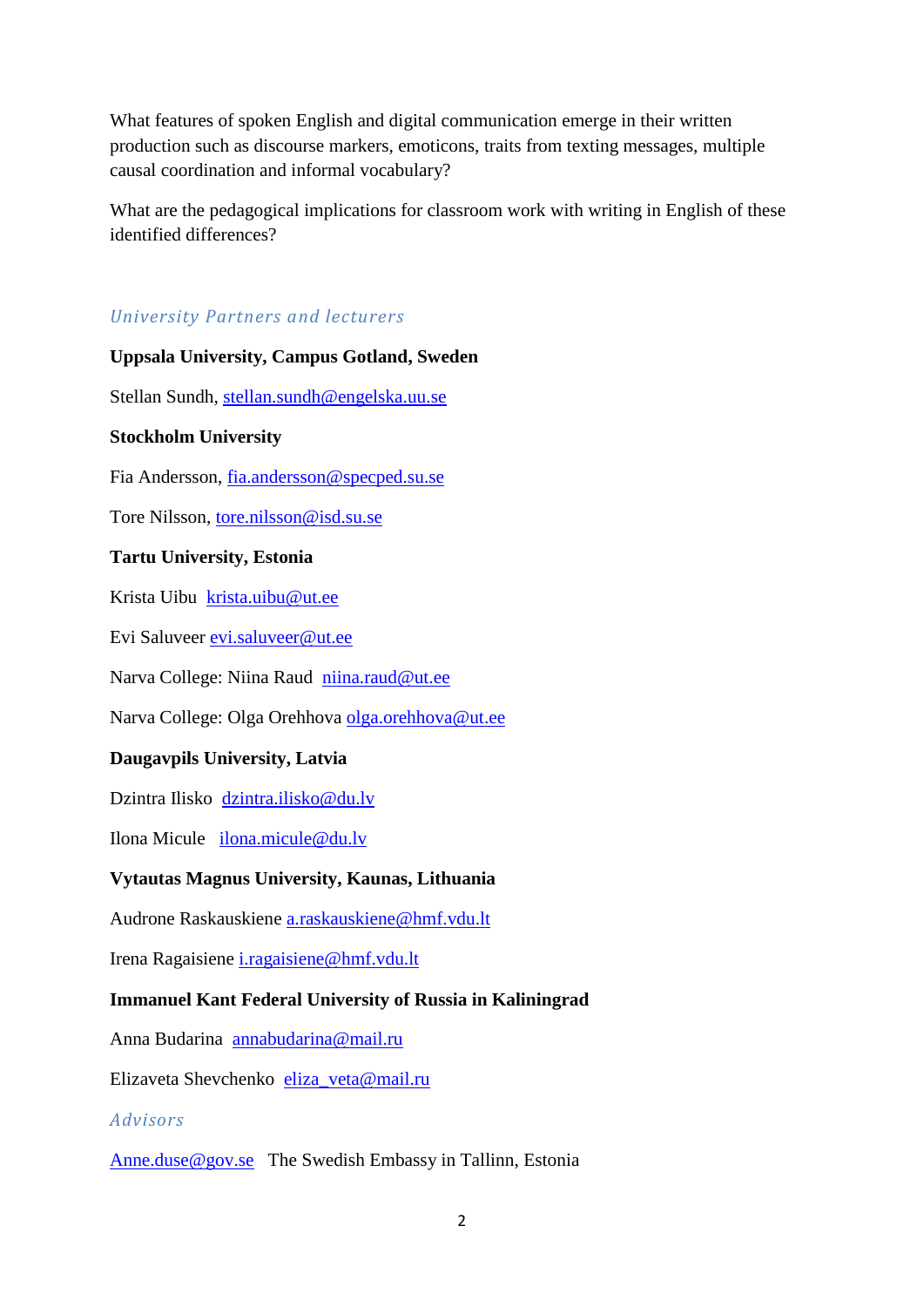#### *Primary school partners*

Primary schools (classes of 12 year-olds) in

#### **Sweden:**

# **Teacher Susanne Sundstrand**

E-mail. [susanne.sundstrand@gotland.se](mailto:susanne.sundstrand@gotland.se) Norrbackaskolan, 621 81 Visby

## **Teacher Jenny Olsson**

E-mail: [jenny.olsson@gotland.se](mailto:jenny.olsson@gotland.se) St Hansskolan, 621 81 Visby

## **Teacher Katharina Tingström**

E-mail: [katharina.tingstrom@gotland.se](mailto:katharina.tingstrom@gotland.se) Kräklingbo skola, Kräklingbo Prästgården 233, 623 70 Katthammarsvik

## **Estonia:**

**Teacher Merit Harju E-mail:** [meritharjule@gmail.com](mailto:meritharjule@gmail.com) Tartu Karlova School**,** Lina 2, Tartu 50103

#### **Teacher Juta Hennoste**

E-mail: [juta.hennoste@gmail.com](mailto:juta.hennoste@gmail.com) Tartu Karlova School**,** Lina 2, Tartu 50103

## **Teacher Merli Leemet**

E-mail: [merli@tamme.tartu.ee](mailto:merli@tamme.tartu.ee) Tartu Tamme School, Tamme pst 24a, Tartu 50404

#### **Teacher Sirje Paju**

E-mail: [spaju@tamme.tartu.ee](mailto:spaju@tamme.tartu.ee)  Tartu Tamme School, Tamme pst 24a, Tartu 50404

# **Teacher Anastassia Ananina**

E-mail: [a.mihnukevics@gmail.com](mailto:a.mihnukevics@gmail.com) Narva Pähklimäe Gymnasium, Pähklimäe 3, 20605 Narva

# **Teacher Darja Gordejeva**

E-mail: [darja.gordejeva@gmail.com](mailto:darja.gordejeva@gmail.com)  Narva Pähklimäe Gymnasium, Pähklimäe 3, 20605 Narva

# **Teacher Anastassia Urazova**

E-mail: [anastassia.urazova@gmail.com](mailto:anastassia.urazova@gmail.com) Narva Keeltelütseum, Kangelaste, 32, Narva 20608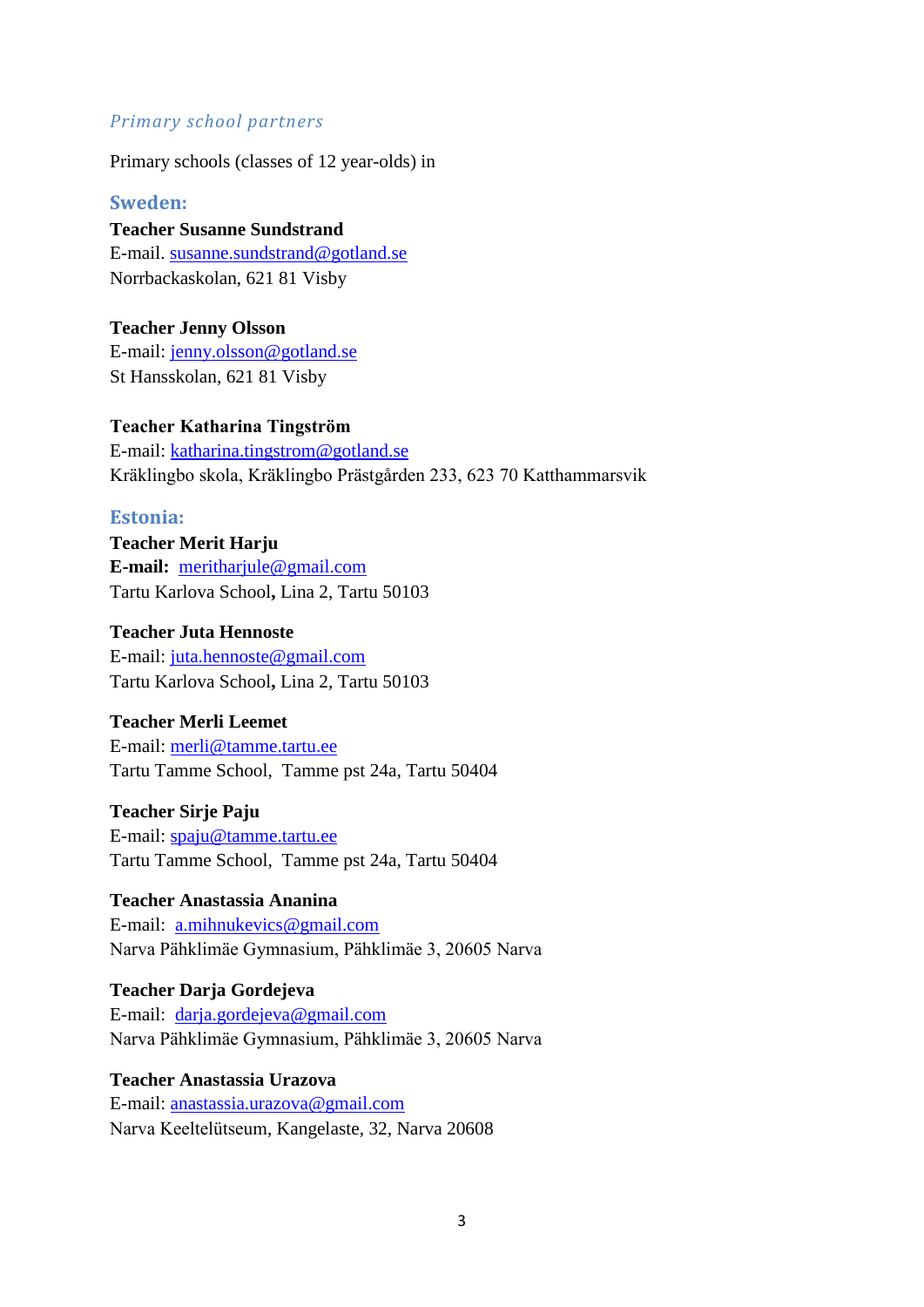#### **Latvia:**

#### **Teacher Natālija Karpenko**

E-mail: [natalijakarpenko@inbox.lv](http://vecaispasts.du.lv/src/compose.php?send_to=natalijakarpenko%40inbox.lv) Daugavpils Saskaņas pamatskola Saules ielā 7, Daugavpils, LV-5401

#### **Teacher Marianna Tietjakova**

Daugavpils Basic school Nr 11, E-mail: [marianna141280@inbox.lv](mailto:marianna141280@inbox.lv)

## **Teacher Svetlana Volosoka**

E-mail: s[vetocek11@inbox.lv](http://vecaispasts.du.lv/src/compose.php?send_to=svetocek11%40inbox.lv) Daugavpils Vienības Pamatskola

#### **Teacher Ludmila Lastovka**

E-mail: [miladpils@inbox.lv](http://vecaispasts.du.lv/src/compose.php?send_to=miladpils%40inbox.lv) Daugavpils Krievu vidusskola- licejs. Tautas iela 59, LV- 5404

## **Teacher Irina Soloncuka**

Rigas Sergeja Zoltoka Vidusskola E-mail: [irinakravcova@inbox.lv](mailto:irinakravcova@inbox.lv)

#### **Lithuania:**

# **Teacher Alina Krivoscenkiene**

Mob.tel. +370 606 78342 E-mail: [alinakriv@hotmail.com](mailto:alinakriv@hotmail.com) Kaunas Senamiestis Middle School Address: Nemuno St. 12, Kaunas LT- 44294

#### **Teacher Jolanta Petraviciene**

E-mail: [jolipete@gmail.com](mailto:jolipete@gmail.com) Kaunas Senamiestis Middle School Address: Nemuno St. 12, Kaunas LT- 44294

#### **Teacher Laimute Zukauskiene**

Mob.tel. +370 601 09111 E-mail: [l.zukauskiene@gmail.com](mailto:l.zukauskiene@gmail.com) Kaunas Jonas and Petras Vileisiai Middle School Address: Demokratu St. 36, Kaunas LT- 48420

#### **Russia:**

**Teacher Irina Minyakova** E:mail: [koroletskaya@yahoo.com](mailto:koroletskaya@yahoo.com) Kaliningrad school number 21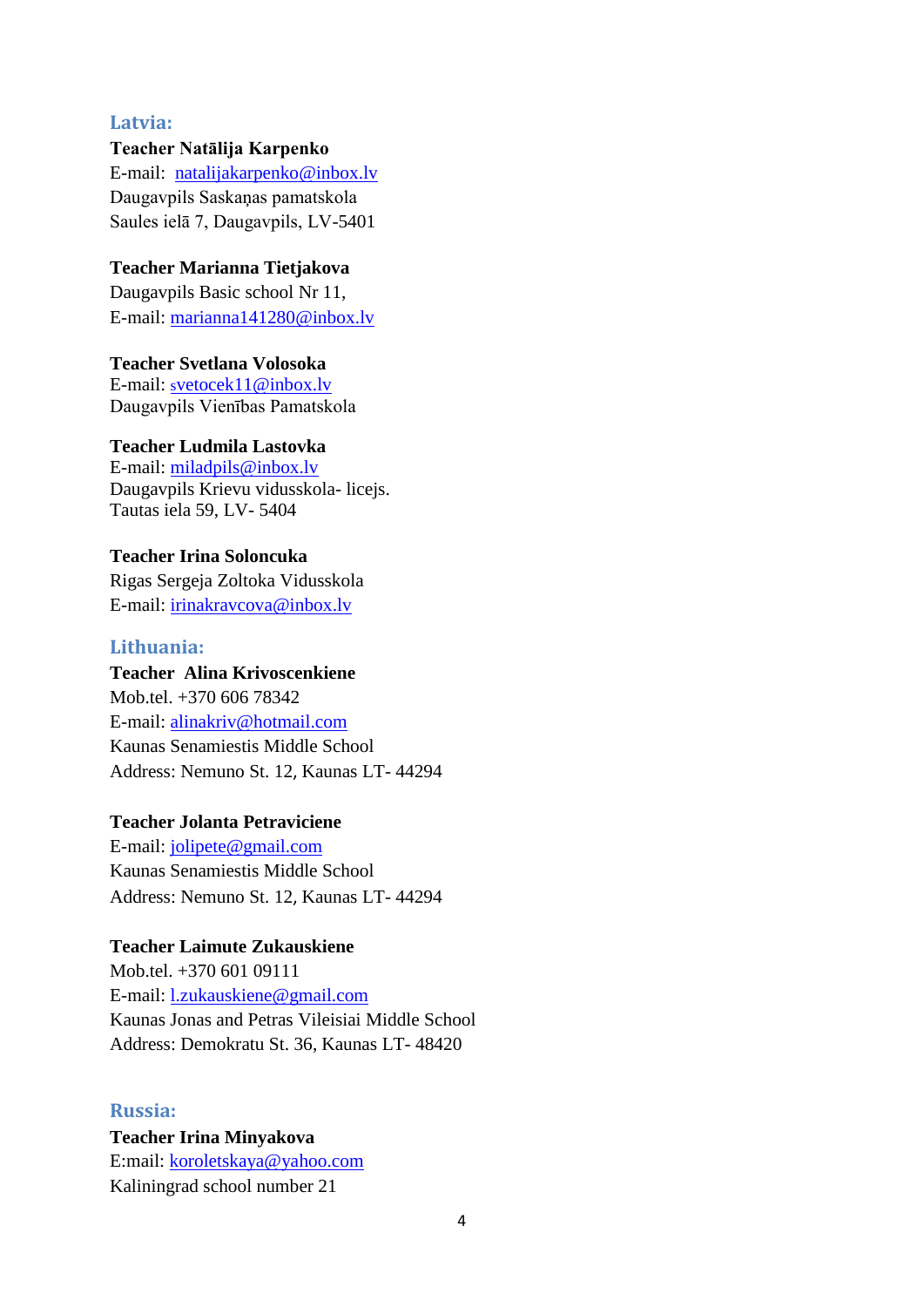#### **Teacher Margarita Dobrivskaya**

E-mail: [miss\\_maggyuu@mail.ru](mailto:miss_maggyuu@mail.ru) Kaliningrad school number 8

# **Teacher Marina Agafonova**

E-mail: [agafonova28@mail.ru](mailto:agafonova28@mail.ru) Russian Orthodox Gymnasium

## **Teacher Marina Bobrovitskaya**

E-mail: [mbobrovitskay@gmail.com](mailto:mbobrovitskay@gmail.com) Kaliningrad school number 1

## **Teacher Ann Klimova**

E-mail: [brat1970@mail.ru](mailto:brat1970@mail.ru) Kaliningrad school number 1

# **Teacher Natalia Kurakina**

E-mail: [petrusevich1@mail.ru](mailto:petrusevich1@mail.ru) Kaliningrad school number 1

## *Number of students at the primary schools*

#### **Sweden**

| $SE-A$       | Norrbackaskolan  | 25 students |
|--------------|------------------|-------------|
| $SE-B$       | St Hansskolan    | 24 students |
| SE-C         | Kräklingbo skola | 13 students |
| SE-D         | Skarpnäcksskolan |             |
| <b>Total</b> |                  | 62 students |

#### **Latvia**

| 20 students                 |
|-----------------------------|
| $28 + 29$ students          |
| 12 students<br>139 students |
|                             |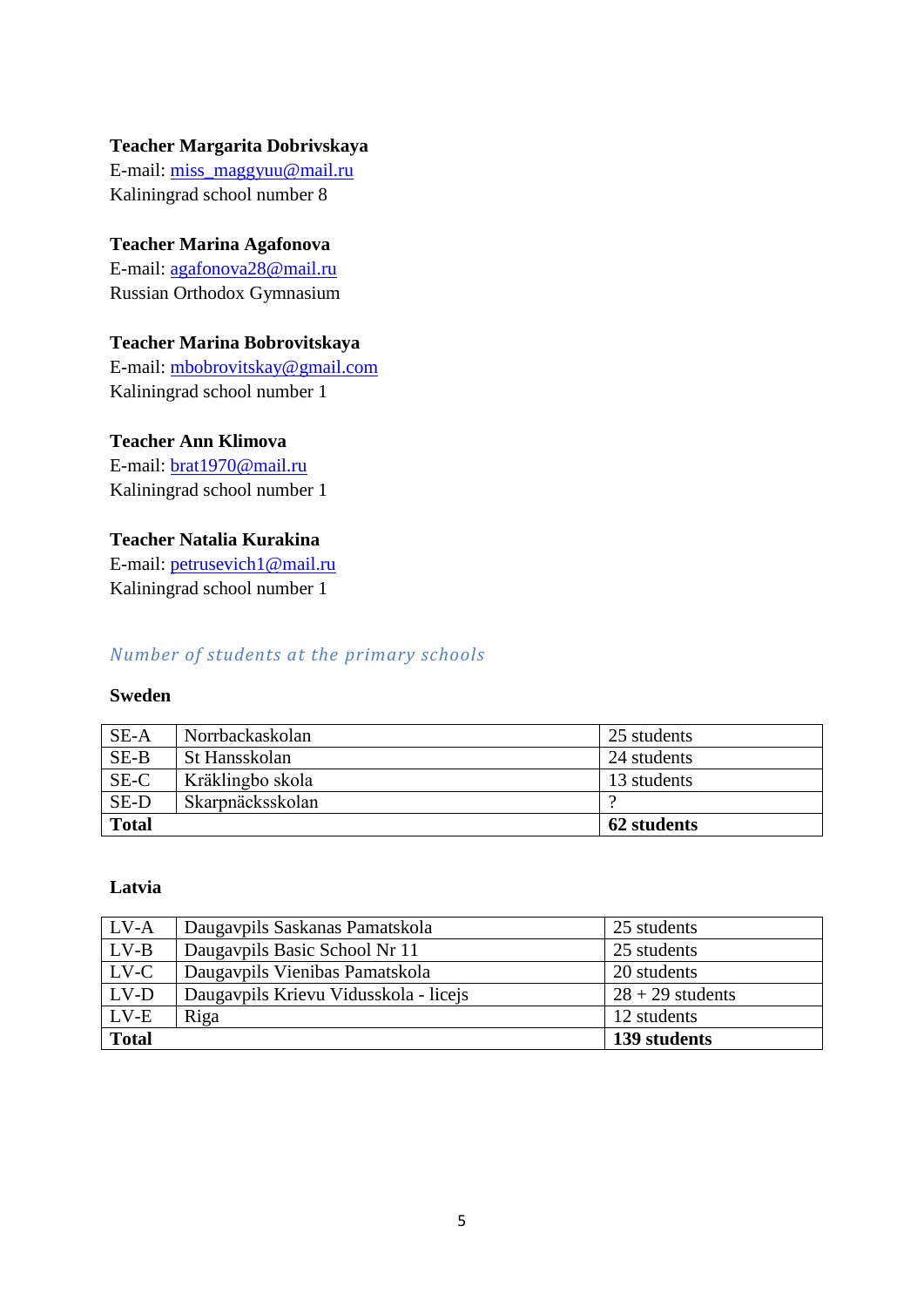#### **Lithuania**

| LT-A         | Kaunas Senamiestis Middle School                | $45 + 45$ students |
|--------------|-------------------------------------------------|--------------------|
| LT-B         | Kaunas Jonas and Petras Vileisiai Middle School | 34 students        |
| <b>Total</b> |                                                 | 124 students       |

#### **Estonia**

| EE-A         | Tartu Karlova School      | 34 students  |
|--------------|---------------------------|--------------|
| EE-B         | <b>Tartu Tamme School</b> | 34 students  |
| EE-C         | Narva Pähklimäe Gymnasium | 36 students  |
| EE-D         | Narva Keeltelütseum       | 13 students  |
| <b>Total</b> |                           | 117 students |

#### **Russia**

| $RU-A$       | Kaliningrad school number 21            | 29 students  |
|--------------|-----------------------------------------|--------------|
| $RU-B$       | Kaliningrad school number 8             | 28 students  |
| RU-C         | Russian Orthodox Gymnasium, Kaliningrad | 18 students  |
| $RU-D$       | Kaliningrad school number 1             | 30 students  |
| <b>Total</b> |                                         | 105 students |

## *Project plan*

## **May – August 2015**

Research plan is defined in cooperation with all partners

## **September 2015**

Travels are organized by project leader to inform and engage schools and universities in the data collection in workshops, starting in September 2015. At these workshops, suggested topics for written production are presented and formulated in detail. These topics are to start with taken from the material of the Swedish National Tests of English for grade 6 and from textbooks for the age group but modified after discussions with Estonian, Latvian, Lithuanian and Russian teachers in order to be suitable in all countries. Teachers who have signed up to participate in the project are given methodological material (Keaveney and Lundberg 2014 *Early Language Learning and Teaching: A1-A2*) for this age group with ideas about the writing skill at level A2 of the CEFR. Furthermore, there are discussions about how to work with written proficiency particularly with low-achievers of level A1 and A2.

Possible follow-up workshops in May 2016 with additional material provided to those teachers who completed the data collection. Travels are organized as much as possible within the framework of Erasmus and Nordplus.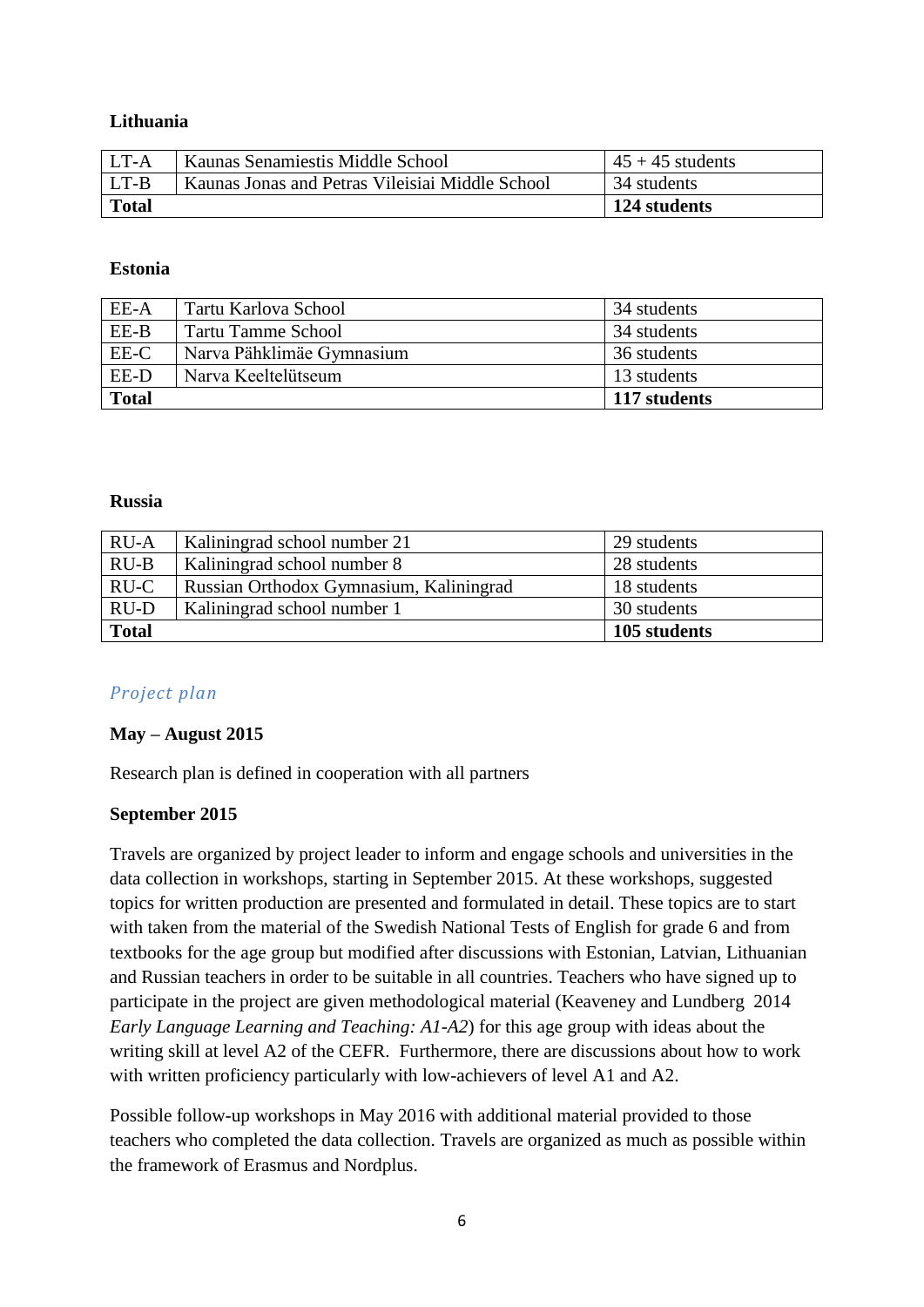## **October 2015**

The personal profiles on the students are sent to the project leader.

## **October – December 2015: Part 1 in the collection of data**

Learners' production of English is gathered in a common database. The learners' productions are either written directly by the young learners into the database or written by hand and then sent by post or scanned and e-mailed to the project leader.

When there is sufficient data available an assistant is employed at 50% for three months at Uppsala University, Campus Gotland to transcribe and assemble the data (possible candidate: Gabriella Ekman, Ph D).

**November 2015**: Workshop in Visby for the categorization and corpus collection of the texts in [www.sketchengine.co.uk](http://www.sketchengine.co.uk/) 

## **January – April 2016: Part 2 in the collection of data**

There is a continued collection of learners' production. There can now be a start of pilot studies and analyses of linguistic features in the learners' production.

## **May 2016**

There are final workshops with teachers at primary schools in the five countries with an evaluation of the collected material and a discussion of the inclusive aspects of teaching young learners written proficiency.

## **May – September 2016**

Summarizing and concluding. Publication of material. At least one scientific article is published.

# *University lecturers' duties in the project*

The university lectures are to provide contacts with teachers and schools in the regions and organize a first (Workshop I, September 2015) and a final workshop (Workshop II, May 2016) with the teachers. The university lecturers have full access to the data for their own research and students' bachelor and master theses writing. The data can be the source for research and publications.

# *School teachers' duties in the project*

The school teachers make their learners produce texts which are either written directly into the database with the help of the link, or sent in e-mail (scanned) or sent by mail to the project leader. The texts are written during lessons at school and the estimated time for writing one text is between 40 and 60 minutes. The number of participating learners is some 100 learners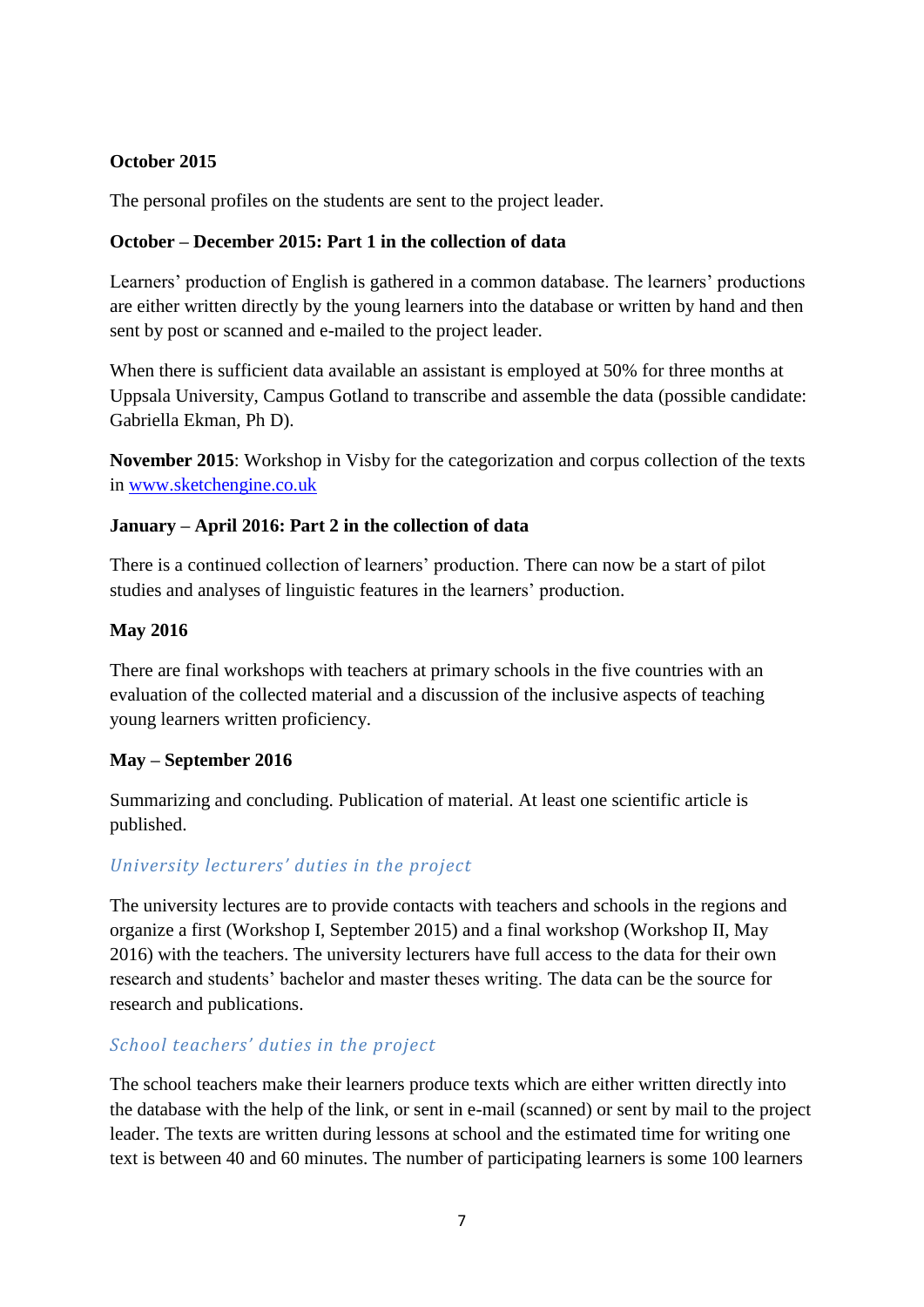per country and the number of participating schools would be 2 to 4 depending on the size of the school and the number of classes with 12 year-olds.

The learners will be anonymous but at the start they will be asked to provide their background data such as name, age, mother tongue, their parents' mother tongue, visits to foreign countries, attitude to English. In the project the individual learner will be identified with a code such as "LV-A-2".

Teachers are requested to get the parents' permission for the use of their children's texts in this research project. The children are guaranteed to be anonymous and that the texts will only be used for research purposes and published anonymously at a common website.

The teachers are requested to write reflections after the completion of each text because it would be valuable if teachers could keep a log for reflections on what happens in their class/group in relation to the project as a whole and especially if you could make some notes after the lessons when texts are produced. This implies that teachers are kindly requested to write in a "reflection-log" at least three times during the autumn semester and three times during spring. Finally, in May, when all six texts are produced, teachers will be asked to go through the reflections written during the year and write a meta-reflection of what you have seen, learnt etc. Further information is to come.

This is a kind of collaborative work and hopefully teachers can use their reflections in discussions in your "working-team" at your school. We also hope these reflection-logs will be useful as tools for formative assessing in your classes.

When the first text is produced and sent in we would appreciate comments from you if everything worked out well, if there were any problems in any way and if you think major changes have to be considered in order to be abvl to continue with the project. ---

Some suggestions for writing in the reflection-log:

- How did you prepare the students before each lesson with text writing?

- What did you notice in the classroom or among students before, under and after the students were writing? Did you notice anything special?

- Are all students involved in the text writing? What about students with special educational needs? Would you say they are included in this? Are there any difficulties? What are the reasons?

The learners are to produce six texts; three in the autumn semester and three in the spring semester. The project does not imply an emphasis on teaching the written skill in the classrooms and the texts are not produced for assessment purposes. Nevertheless, the learners should be asked to do their very best and that their production is important and taken into account as a whole to motivate the learners to do their very best and that the production really reflects their actual level. The teachers are simply requested to collect learners' production for research purposes. It is worth emphasizing that the conditions for production are to be similar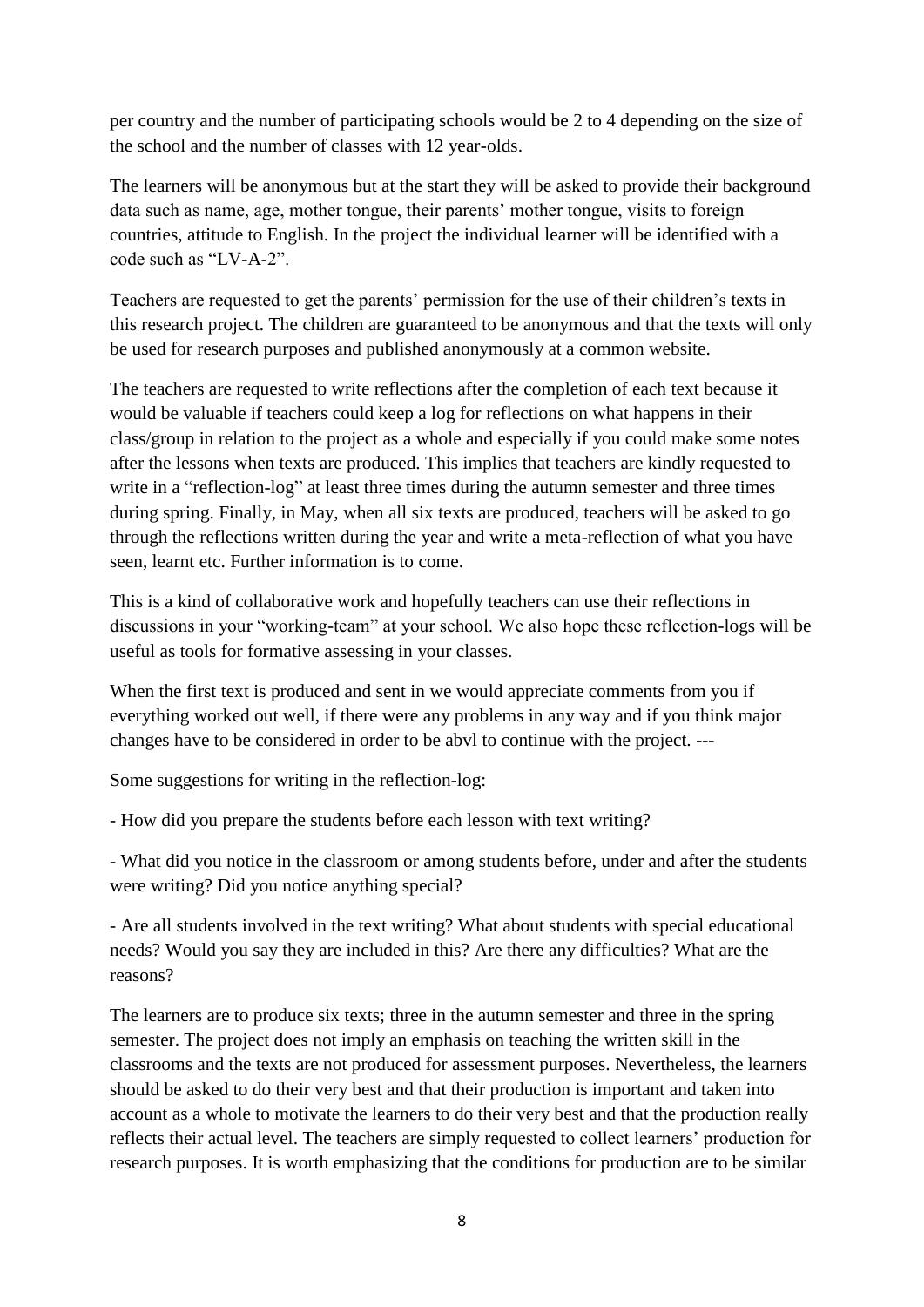as similar as possible in the classrooms of the five countries. This means that instructions should be clear and similar, e g for the permission of using and actually having dictionaries at hand. The topics are to be developed and decided at Workshop I with the teachers. Here are the six topics:

*The topics of the learners' texts*

## **Autumn semester 2015**

Essay 1: My best friend (The topic and questions below are from Zergollern-Miletic 2015.) (Deadline: October 15, 2015)

*What is your friend's name? How old is your friend? Where does your friend live? Has your friend got brothers and sisters? Has your friend got any pets? Which? What does your friend look like? Do you see your friend very often? What do you do with your friend when you are together? Why is he/she your best friend? What else can you say about your best friend?*

Essay 2: My pet (real or imaginary) (Deadline: November 15, 2015)

Essay 3: A place that I like (Deadline: December 15, 2015)

## **Spring semester 2016**

Essay 4: An adventure/the journey of my dreams (Deadline: February 15, 2016)

Essay 5: My favourite website/computer game/app. The learners will be invited to play the game Minecraft with international participants prior to the production of the text. (Deadline: March 15, 2016)

Essay 6: Me in the world in the future, (sustainability, peace, dreams) (Deadline: April 15, 2016)

In the formulation of the topics it is important to consider what linguistic features will be prompted.

## *Instructions*

Instructions for the teacher and the learners' writing were distributed and discussed at Workshop I

## *Certificate*

After the completion of the project school teachers will receive a certificate from Uppsala University, Sweden which gives information about the school teacher's contribution in the research project.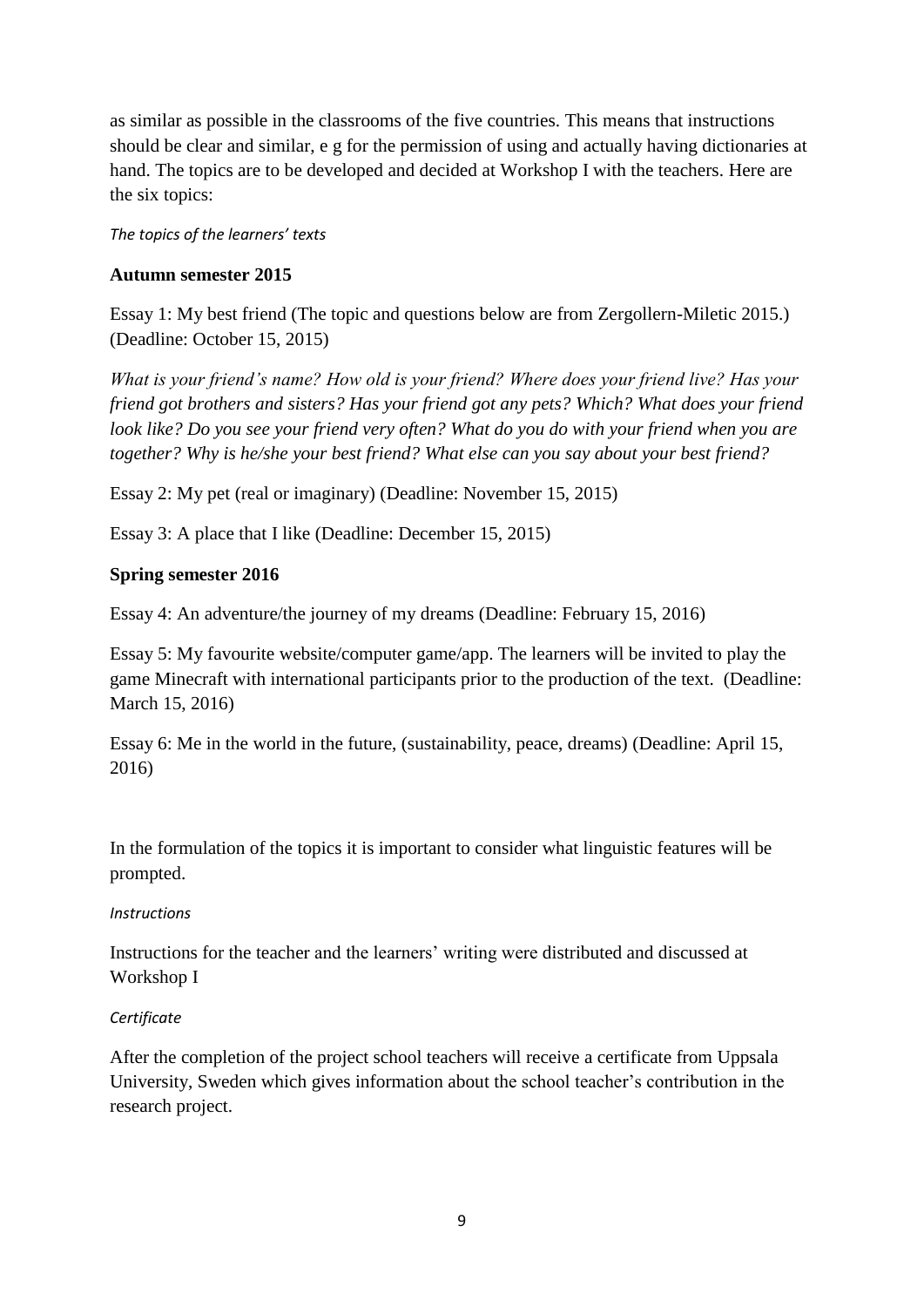## *The data*

The aim is to have a collection of texts for two school years with new groups of learners the second year in each country. The first collection is to be from September 2015 to May 2016 and the second collection from September 2016 to May 2017. After the completion of the whole project from 2015 to 2017, the result would be a learner corpus of 100 000 words / per country. A pilot study carried out in November 2014 on 100 Swedish 12 year-olds indicates that an essay by this age group can comprise between 50 and 300 words. The average length of an essay would be some 100-150 words. An approximate figure would be 100 words per essay when we also include learners with difficulties in English.

This means that on average every young learner would produce at least some 600 words every school year. What is realistic to administer is a number of **50 to 100 learners per country**. This would mean that with some 100 learners, and every learner writing at least 600 words in his/her six essays throughout the school year, would provide at least some **60 000 words per country.** With some dropouts, fewer than 100 students and difficulties in collecting the data we may estimate 50 000 words the first research year. The second year the collection is repeated to reach **the goal of 100 000 words per country** and all in all **500 000 words in the corpus of the whole project**.

# *Research and publishing*

All the researchers in the project have access to the learners' production and can in this way carry out linguistic analyses. This can be done in terms of case studies of grammatical structures, lexical items or chunks (cf case studies in Granger 1996). As a material for comparisons of occurrences and frequencies, the ICL A is used (cf above). As a result the case studies are published in a book in 2017 financed by means from the project. Researchers are offered to publish their research in this volume. Two pilot studies on young Swedes' learner language are being worked were completed in 2015: Swedish young learners' uses of the preposition *on* (bachelor thesis at Uppsala University) and Swedish young learners' uses of the third person-s in writing (Sundh 2015). These studies are based on the collection of Swedish young learners' essays collected in November 2014.

It is possible to work in a way so that each university, with the bachelor and master students' work on their theses, chooses one aspect of the collected texts and in this way can focus on this linguistic or pedagogic aspect. These aspects could be the connected to language structures, discourse, or learning the writing skill with pedagogical implications.

# *Preliminary and suggested dates for Workshop I*

There will be separate workshops in every country. The length of the workshop is two hours when information is provided about the project and the school teachers can share ideas and how to make the learners' production as rich as possible.

The date of the workshops in Sweden: August 2015

The date of the workshop in Kaunas Lithuania: September 28-30